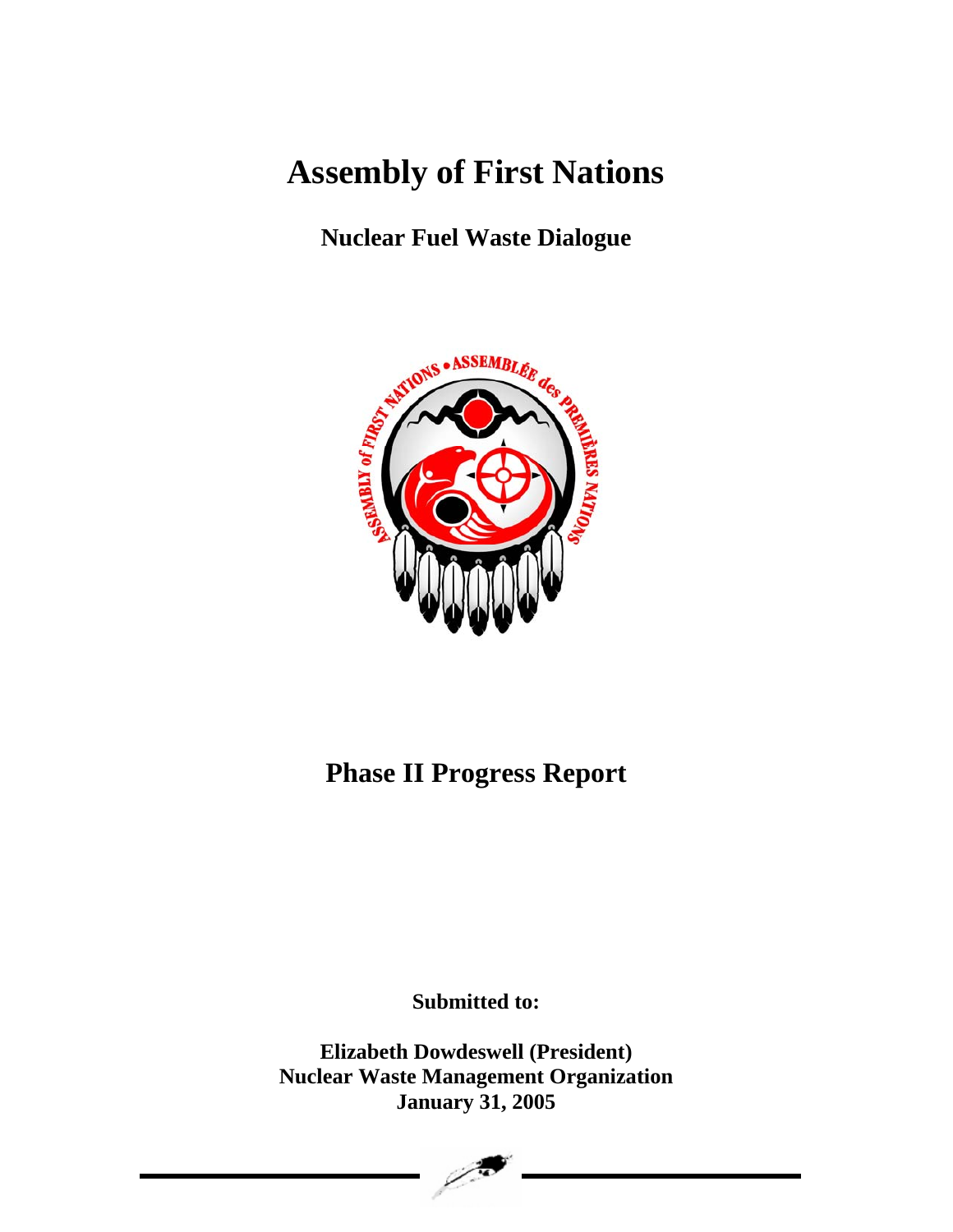#### **Background**

In September 2003 the Assembly of First Nations (AFN) entered into a 3 year contribution agreement with Natural Resources Canada (NRCan) for the purpose of delivering a dialogue on nuclear fuel waste management with First Nations across Canada. This agreement builds on the long-standing involvement of the AFN with nuclear waste issues. The AFN participated in the Seaborn Panel review of the AECL concept in the 1980s and 1990s and later made submissions to the *Parliamentary Standing Committee on Aboriginal Affairs, Northern Development and Natural Resources* and the *Standing Senate Committee on Energy, The Environment and Natural Resources* in November 2001 and May 2002 respectively.

The objectives of the AFN dialogue on nuclear fuel waste management are as follows:

- 1. Raise awareness within First Nations communities about nuclear fuel waste management and the potential impacts on their communities;
- 2. Build First Nations' capacity to engage in discussions and decision making on the issue of nuclear fuel waste management;
- 3. Promote dialogue within First Nations and between First Nations and NRCan regarding long-term management of nuclear fuel waste;
- 4. Facilitate First Nations engagement on the issue of nuclear fuel waste management within the broader Canadian society.

The AFN does not view the dialogue on nuclear fuel waste management as a consultation. The goal is to share information about nuclear fuel waste management in Canada, promote discussion, and build First Nations capacity to engage regarding nuclear fuel waste management.

Information from the dialogue process will be summarized and submitted in a final report to the Minister of Natural Resources, prior to November 15, 2005 for his consideration in accepting a recommended approach for the long term management of used nuclear fuel waste.

### **NWMO funding agreement**

In June 2004, a funding agreement was finalized between the Nuclear Waste Management Organization (NWMO) and the AFN to enhance the dialogue process designed with funding from NRCan. As part of this agreement the AFN agreed to deliver a wide range of activities related to the implementation of a dialogue on nuclear fuel waste management.

The purpose of this report is to summarize activities carried out using funds from NWMO for the period June 2004 to January 31, 2005.

 $\mathbb{Z}$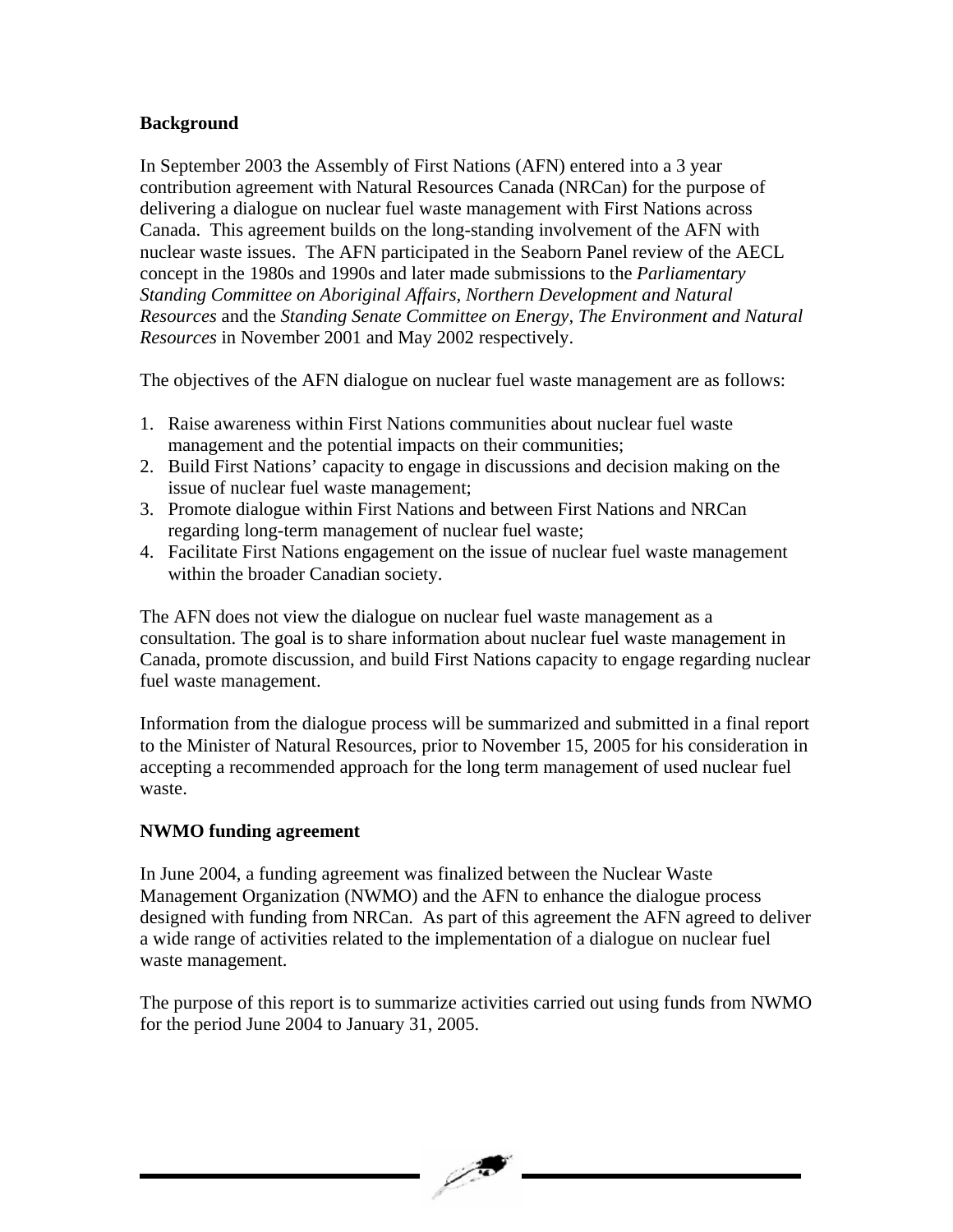#### **ACTIVITIES TO DATE**

## *First Nations Nuclear Waste Working Group*

A small group of First Nations representatives has met to review and comment on the NWMO's Discussion Documents 1 and 2. The first meeting occurred on July 15, 2004 and the second on October 27, 2004. Both reports have been submitted to the NWMO and posted on the AFN website and should be referred to for specific commentary on the NWMO process.

The second Working Group report contained a series of recommendations with regard to the NWMO process and requested that a response to each of the issues be provided to the AFN. The Working Group has contributed greatly to the AFN dialogue, by providing detailed comments and recommendations on the NWMO process. Working Group reports also provide First Nations with a useful reference tool for their own evaluation of the NWMO process, by highlighting specific issues and potential ways to address those issues.

The third meeting of the Working Group will occur after the release of the NWMO's draft Discussion Document 3 in the spring, or early summer of 2005.

# *Regional Chiefs Panel on the Environment*

The first meeting of the Regional Chiefs Panel on the Environment, co-chaired by the AFN Environmental Stewardship's Regional Chiefs, took place from September 8-9, 2005. This meeting brought together regional First Nations representatives who provided the AFN with valuable direction and regional perspectives on the nuclear dialogue.

The second meeting of the Regional Chiefs Panel on the Environment is scheduled for the spring or early summer of 2005. This meeting will be held after the release of the NWMO's Discussion Document 3, allowing for focused regional discussions based on the preliminary recommendation by the NWMO.

# *Background Report*

A background report on environmental issues facing First Nations was submitted to the NMWO on November 30, 2004. This document provides important context for the nuclear waste issue for First Nations. First Nations are facing a wide range of often pressing environmental issues (e.g., climate change, contaminants in water and traditional foods, species at risk, etc). Characterizing the relative "importance" of nuclear waste management is an important step in the nuclear dialogue and will serve towards building environmental strategies for First Nations.

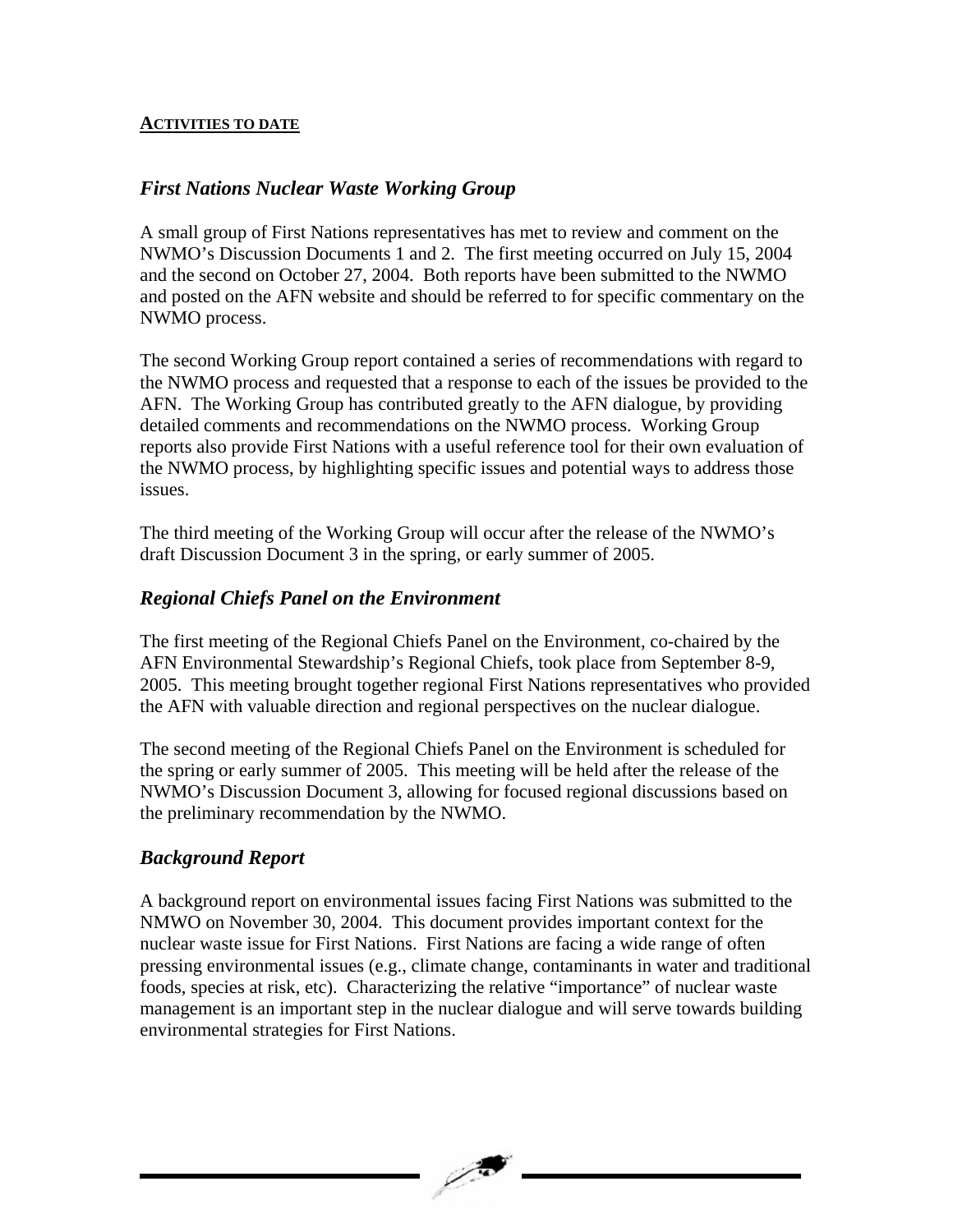# *First Nations Youth Art Contest*

To promote the involvement of First Nations youth, and to allow for an artistic means of expression on the nuclear fuel waste debate, a First Nations Youth Art Contest has been designed as part of the NWMO funding agreement. It is anticipated that this contest will stimulate significant discussion amongst youth, and between youth and their parents.

The contest flyer has been distributed at numerous First Nations gatherings, has been posted in the AFN Echo which is sent to all First Nations communities and has been advertised in numerous First Nations newspapers. The contest flyer is also available on the AFN website and has been distributed by Regional Coordinators during their travels and discussions with First Nations communities.

The contest closes on February 28, 2004. Contest winners will be announced March 2005.

#### *First Nations video on nuclear fuel waste management*

A First Nations video on nuclear fuel waste management is now complete. This video will provide a stimulating conversation piece for First Nations to begin discussing nuclear fuel waste management. The video provides the viewer with basic information necessary for discussion on the topic and a variety of contrasting view points to stimulate discussion. The video will be distributed widely by AFN Nuclear Dialogue Regional Coordinators and may be shown on the Aboriginal People's Television Network.

### *Regional Forums*

The first round of Regional Forums on Nuclear Fuel Waste Management were held in November 2004 at the following locations: Toronto, ON (November 18), Wauzhushk Onigum First Nation (November 23) and Prince Albert, SK (November 30). A summary report for each of these meeting was prepared and submitted to the NWMO on December 17, 2004. A Regional Forum summary report, which consolidates the issues heard during the Regional Forums, is being submitted simultaneously with this report.

Funds for the Quebec and Atlantic Regional Forum were transferred to the Atlantic Policy Congress of First Nations Chiefs to support their work in developing a regional dialogue process.

A second round of Regional Forums is planned for the spring/early summer of 2005 following the release of Document 3 by the NMWO. This round of Regional Forums will focus on the draft recommendation by the NWMO.